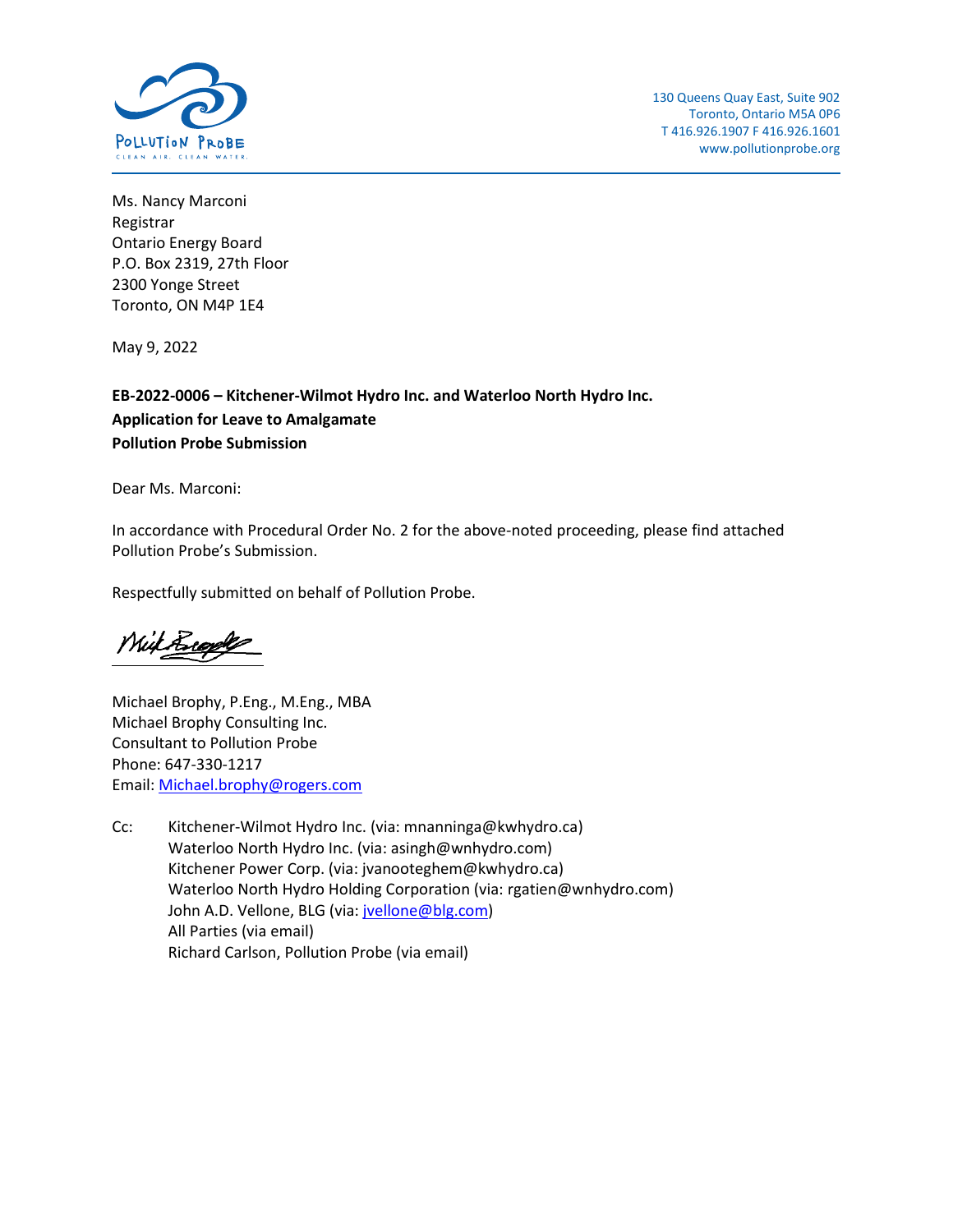**EB-2022-0006**

## **ONTARIO ENERGY BOARD**

**Kitchener-Wilmot Hydro Inc. and Waterloo North Hydro Inc. Application for Leave to Amalgamate**

## **POLLUTION PROBE SUBMISSION**

**May 9, 2022**

**Submitted by: Michael Brophy**

**Michael.brophy@rogers.com**

**Phone: 647-330-1217**

**28 Macnaughton Road**

**Toronto, Ontario M4G 3H4**

**Consultant for Pollution Probe**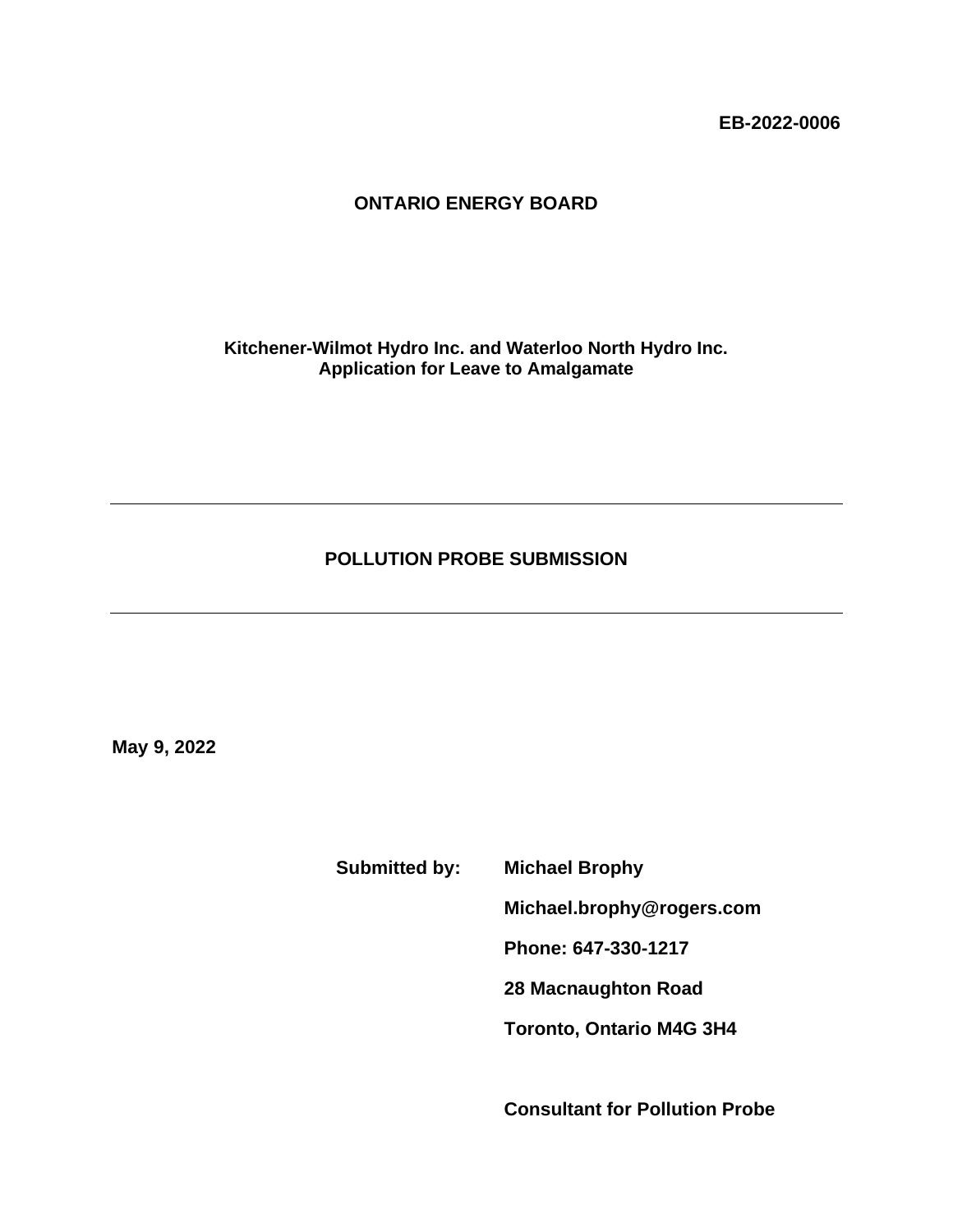### Summary and Background

Kitchener-Wilmot Hydro Inc. (Kitchener-Wilmot Hydro or KWHI) and Waterloo North Hydro Inc. (Waterloo North Hydro or WNHI) (jointly, the Applicants) applied to the Ontario Energy Board (OEB) on January 31, 2022 under sections 18, 60, 77(5), 78 and 86(1)(c), 86(2)(b), of the *Ontario Energy Board Act*, *1998*, *S.O. 1998, c. 15, Schedule B*, for approval to amalgamate and continue operations as a single electricity distribution company.

If approved by the OEB the merged utility (to be named and currently referred to as MergeCo) will serve over 157,000 customers in the City of Kitchener, the City of Waterloo, the Township of Wellesley, the Township of Wilmot, and the Township of Woolwich.

According to the Applicants, the proposed merger will bring together a larger group of stakeholders that collectively have common interests and objectives concerning energy and emission reductions. This will provide more focused resources to facilitate and support increased collaboration across communities, stakeholders and operating groups and support the development and implementation of projects that will help communities meet their energy and emission reduction objectives<sup>1</sup>.

## Rate Rebasing Deferral Term and Rate Zones

The Applicants have requested the OEB approve a ten-year rate rebasing deferral term which represents the maximum potential deferral period under the OEB Handbook and the Consolidation Policy. Pollution Probe has no directional concern with the Applicants asking the OEB for the maximum allowable deferral period, but there are several issues that would need to be mitigated resulting from a long deferral period. In general, the longer the deferral period, the larger the potential lack of transparency and coordination. If the OEB or the Applicants put the right conditions or commitments in place, it should not be difficult to overcome the issues that a longer deferral period create. While the OEB has determined that allowing a longer deferred rebasing period is appropriate to incent consolidation, there must be an appropriate balance between the incentives provided to utilities and the protection provided to customers.

The pace of municipal energy and emission plan activities and also the pace of technology and consumer adoption continues to accelerate and there will be significant changes over the proposed ten-year rebasing period. The Applicants have mentioned their focus on grid support and EVs. A broad range of distributed energy resources (DERs) will continue to advance over the coming years. Enabling non-utility DERs and utility solutions will require increased coordination and enhancements to traditional

<sup>1</sup> Pollution Probe IR#5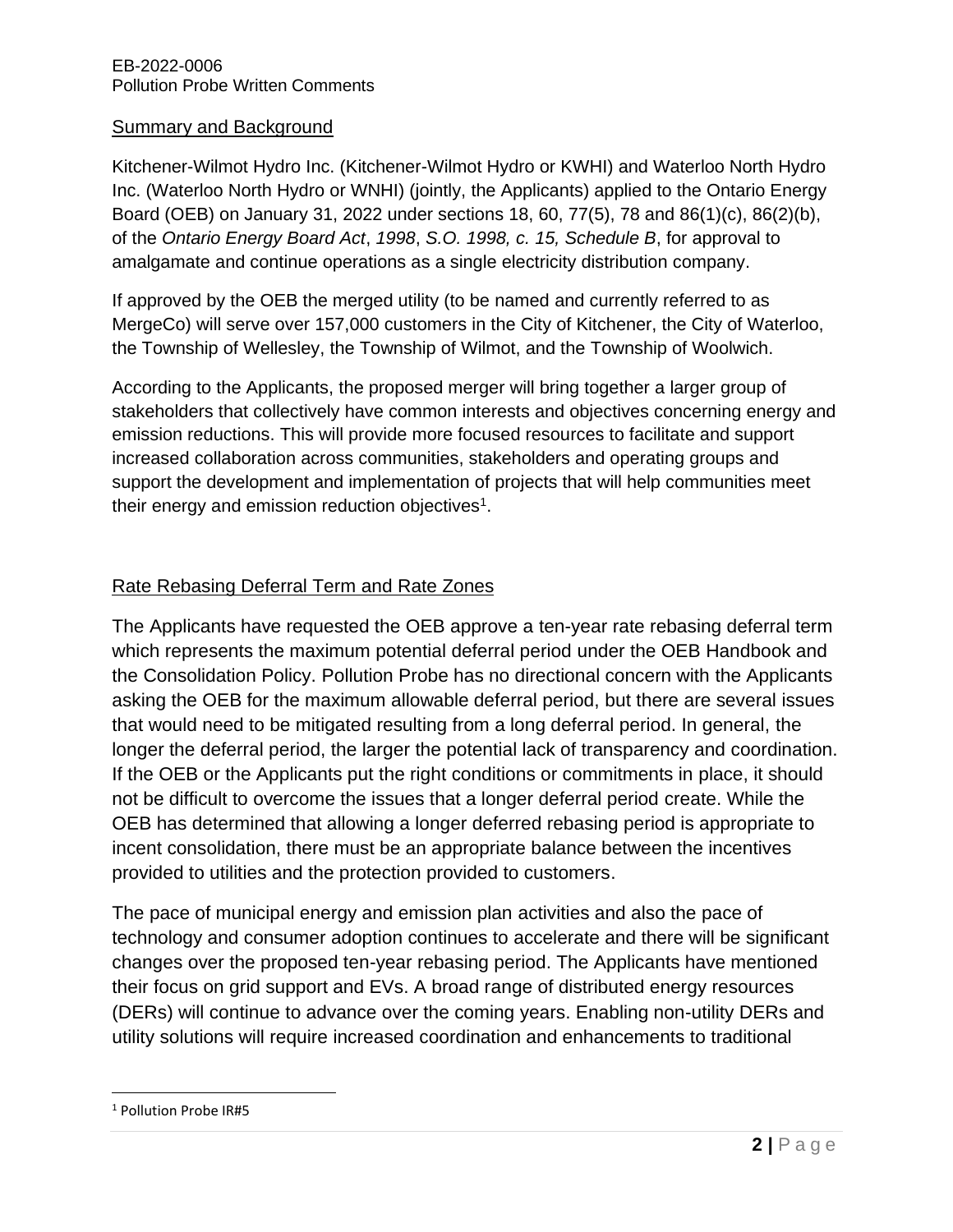distribution resource planning. The status quo tools will not be sufficient to meet future needs.

Both KWHI (EB-2019-0049) and WNHI (EB-2020-0059) have recently filed a Distribution System Plans (DSP) with the OEB. In this context, KWHI and WNHI plan to file a combined Business Plan and DSP as part of its next Cost of Service application in 2033<sup>2</sup>. That is a significant amount of time before there is an integrated DSP available for the OEB or stakeholders. The Business Plan and DSP is not just a critical internal utility documents, but public document that provides transparency and the ability for customers, municipalities and other stakeholders to understand the utility's priorities and align planning and implementation efforts (e.g. energy and emission plans) in a costeffective manner. Without transparency there are significant lost opportunities for collaboration and alignment.

The Applicants indicate that they will use current asset management practices and good business planning until such time as merged operations and practices can be set. The MergeCo will work towards combining and maintaining best practices into the new company<sup>3</sup>. KWHI's current Distribution System Plan goes to 2024 and WNHI's current Distribution System Plan goes to 2025<sup>4</sup>. Minimizing the period where no DSP is in place is preferred.

**It is recommended that the OEB consider a condition that requires the MergeCo to publish an integrated Business Plan and DSP prior to the end of the deferral period. Pollution Probe suggests that filing and publicly releasing the integrated Business Plan and DSP prior to the end of the five-year mark would be reasonable to provide a reference point for all stakeholders prior to filing an updated MergeCo Business Plan and DSP in 2033.**

This still provides a gap from when the current DSPs expire, but the gaps should be manageable. This has the added benefit of aligning with the requirements for an incremental capital module (ICM) application should the MergeCo decide to file one (not currently proposed). The Applicants may wish to include a counterproposal and rationale in their reply submission for the OEB to consider.

The benefits of maintaining two separate rate zones for an additional 10 years following the end of the Deferred Rebasing Period (the "Special Request") is unclear. In order to promote greater joint efficiencies following the rebasing deferral period, moving toward an integrated treatment across all MergeCo customers would seem appropriate.

<sup>2</sup> Pollution Probe IR#5

<sup>&</sup>lt;sup>3</sup> Pollution Probe IR#6

<sup>4</sup> Staff IR# 16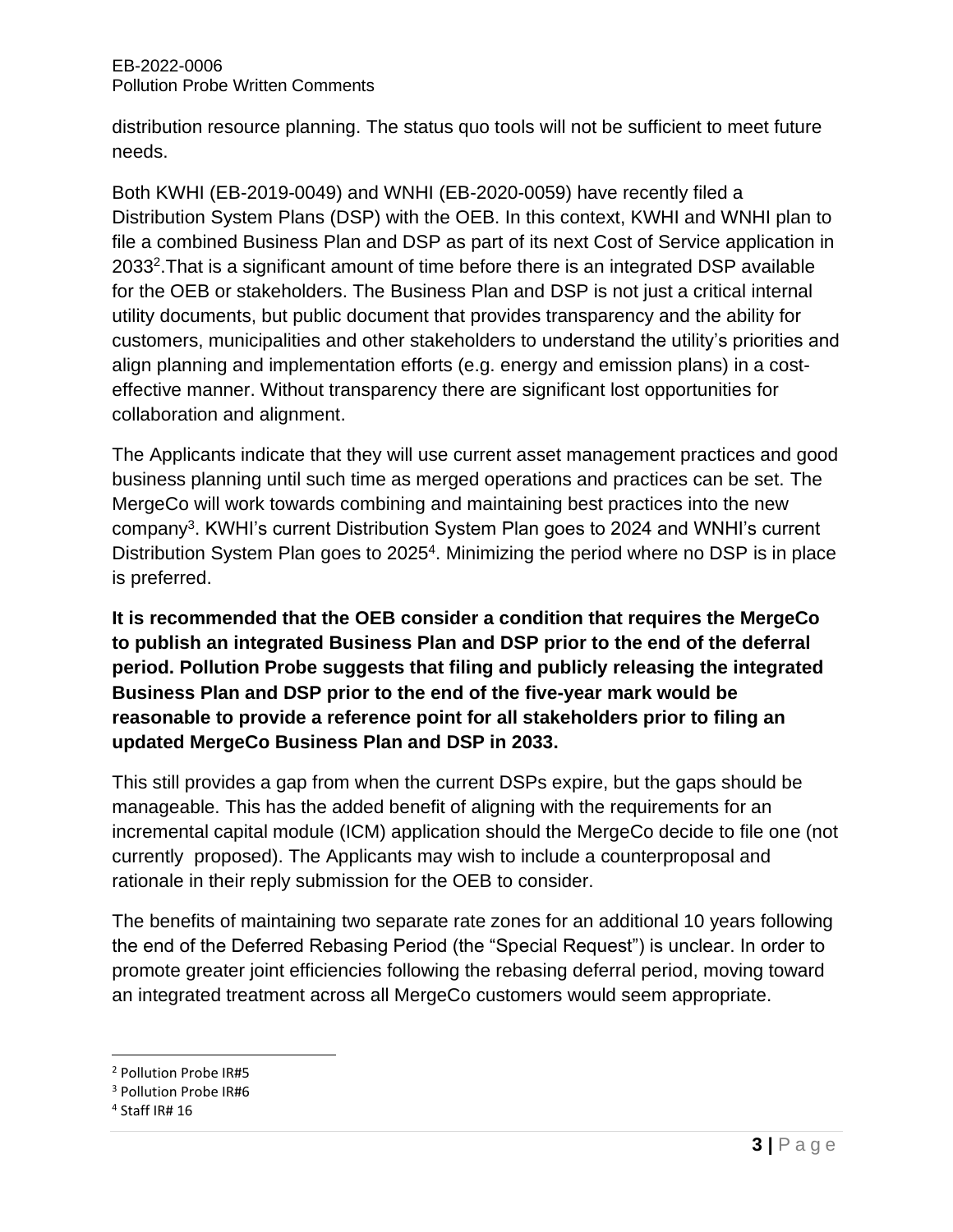There will be an incremental administrative burden to continue two separate rate zones over an additional 10 years. The Applicants indicated that they are willing to assume this voluntarily and have accounted for this in the proposed merger plan. Customers were not informed of the plan that rate harmonization would take place over 10 years from 2033 to 2042<sup>5</sup>.

The onus is on the Applicants to clarify and provide clear benefits for this proposal in order to satisfy the OEB when deciding on this request. It may also be appropriate to defer this decision until the rebasing application for the MergeCo.

## Efficiencies, Metrics and Scorecards

The merger as proposed by the Applicants is intended to provide efficiencies and enhanced service outcomes for consumers and communities served. The Applicants note that integration and system costs may be high in the early years, but that these should lead to economies of scale and more efficient modern processes. By the end of the deferral period the MergeCo should either have reduced costs and/or increased the level of outcomes (measured by scorecard and other metrics) achieved for the same level of rate payer investment.

# **A comprehensive summary of these strategic investments, efficiencies and outcomes should be included in the rebasing application to demonstrate the value the merger achieved.**

Pollution Probe is aware that SEC has also analyzed the utility metrics and therefore to reduce duplication Pollution Probe has avoided detailed discussion of the utility metrics in this submission. This should not be interpreted as the metrics and performance being any less important. In fact, metric tracking over the course of a merger is even more important to understand the efficiencies gained through merger optimization. Cases where utilities have failed to properly track results over an extended period result in poor benchmarking and challenges when preparing for the next rebasing application. The Applicants have confirmed that metrics will be no less stringent than they currently are.

## Accounting and Capitalization

The Applicants indicate that accounting and capitalization policies are the same for each utility. The rates of depreciation differ slightly in some areas. As part of IFRS, depreciation rates are estimates that are reviewed by management each year. LDC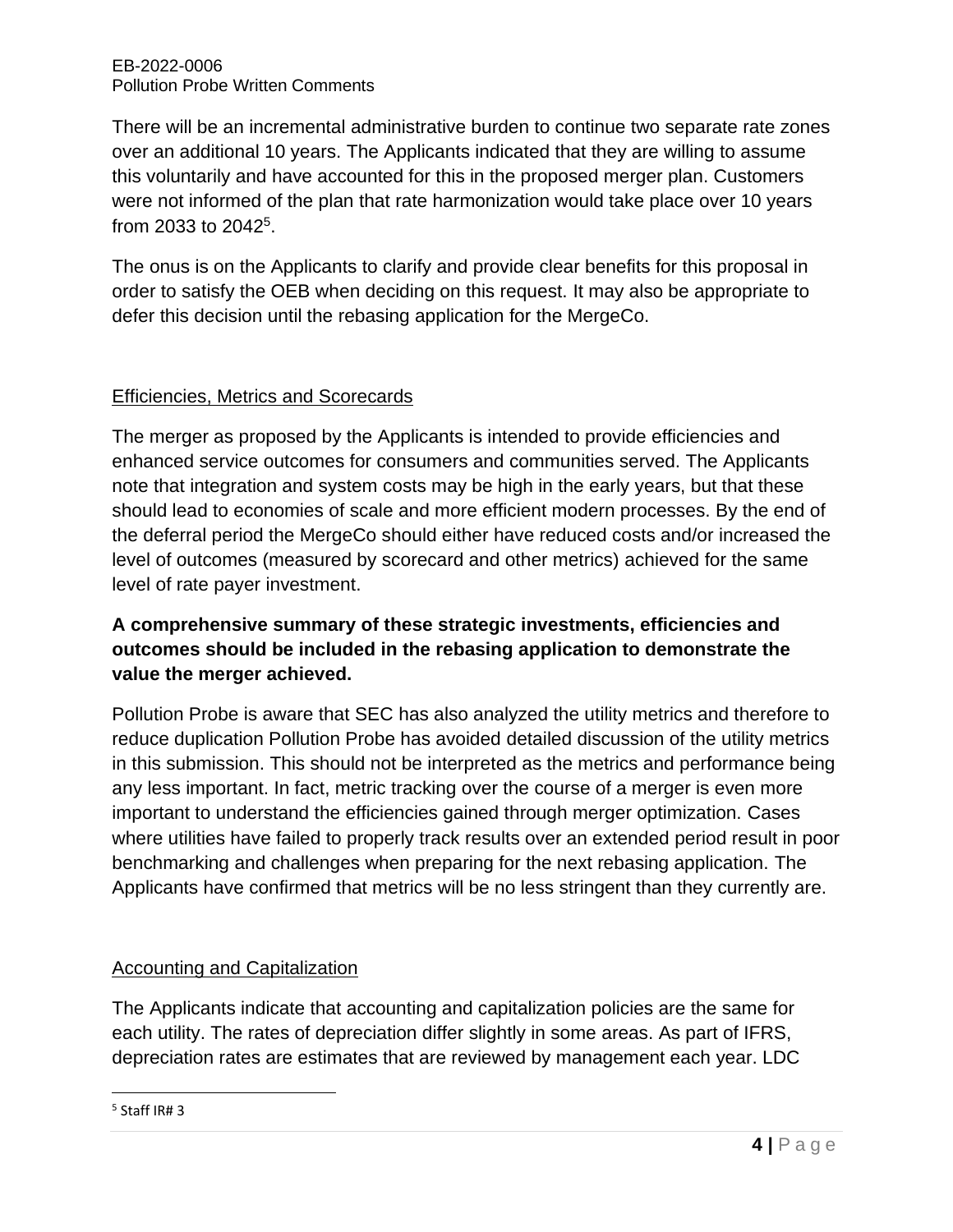MergeCo will review depreciation rates in 2022 and will apply any changes in estimate, if necessary, on a prospective basis<sup>6</sup>.

For asset investment over the deferral period, it should be clear what amortization period the MergeCo intends to use for joint assets such as new systems or joint investment in other capital infrastructure. This is not an issue in cases where the Applicants have the same amortization period. However, where the amortization period differs, the Applicants should outline the approach they intend to use. Best practice and OEB direction is consistently focused on optimal decision making that achieves the best consumer/system outcomes in a cost-effective manner. The merger provides an opportunity to broaden planning and decision making in a manner that achieves more for less, compared to status quo decision making by separate utilities. The capital plan(s) are the largest source of rate payer funding for the MergeCo over the rebasing deferral period and clarity in decision making that drives optimal integrated decisions is important.

## Customer, Community and Public Interest Issues

One of the challenges created by a merger like the one proposed is ensuring continuity of focus on the activities important to the communities and consumers served. Even when there is a committed intention to maintain or improve engagement, partnering and outcomes, meeting those commitments can be difficult when responsible staff, processes and systems are in flux. Customers and community stakeholders that use to have established contacts can struggle when the existing contacts and processes are no longer current. These issues can also be compounded by the length of the rebasing deferral period since a long deferral period provides less OEB and stakeholder visibility and could incent cutting corners on engagement and supporting the outcomes of local energy and emission plans.

The Applicants indicated that all leadership and support provided in community energy and emissions planning will be maintained through the proposed merger as the leadership of both organizations support increased collaboration across communities, stakeholders and operating groups. The merger will enable resources to focus on innovation and new technologies to help build awareness amongst stakeholders and provide additional support for the development and implementation of project<sup>7</sup>.

 $^6$  SEC IR# 14

<sup>7</sup> Pollution Probe IR#1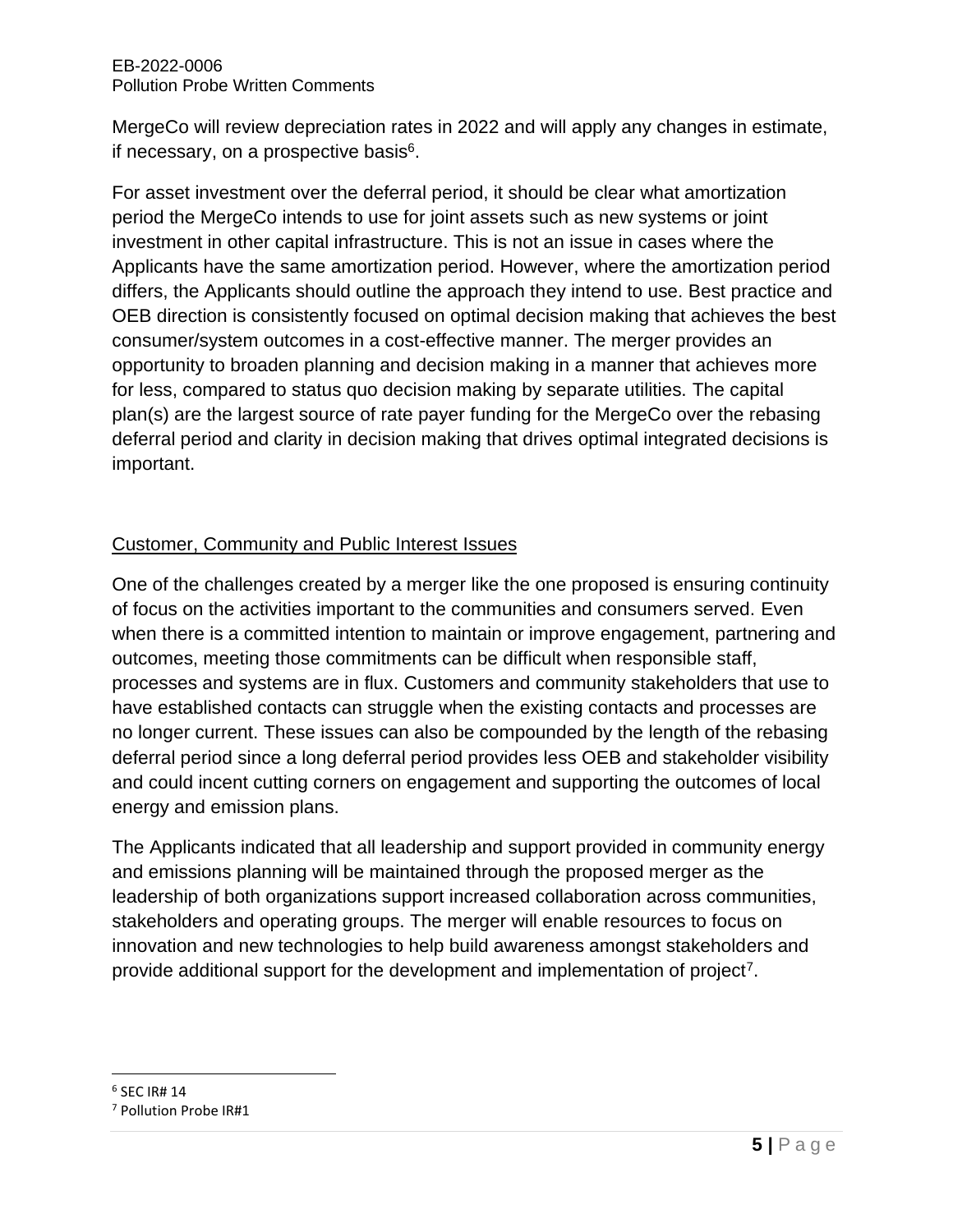There are also legal requirements for utility support and customers to report energy and/or greenhouse gas emissions and provide Conservation and Demand Management plans. The Applicants are correct that Ontario Regulation 397/11 was revoked pursuant to Section 11 of the *Green Energy Repeal Act, 2018* effective January 1, 2019. The requirements remain in place and the regulation was moved to the Electricity Act when the Green Energy Act was repealed. The updated number is [O. Reg. 507/18](https://www.ontario.ca/laws/regulation/r18507). and it would be of value for the Applicants to provide information to impacted customers on how it intends to support them in meeting these requirements during and after the proposed merger. Similar requirements exist under O. Reg. 20/17.

The Applicants indicated that the proposed merged entity will maintain or enhance its support for energy and emissions reporting and reductions requirements for the municipalities and all broader public sector (including university) buildings served. The enhanced support may include more focused resources to perform outreach, engagement and education to stakeholders, facilitate collaboration amongst stakeholders, and support the development and implementation of projects to support stakeholder emission reduction targets. Additional the MergeCo initiatives may include automated fault detection and restoration, grid support for additional electrification and rate base  $EV$  chargers<sup>8</sup>.

The Applicants indicated that the leadership team of KWHI and WNHI support local community energy and emission related committees and organizations including, but not limited to: ClimateActionWR, ChargeWR, TransformWR, Sustainable Waterloo Region, WR Community Energy, REEP Green Solutions. The CEO of KWHI is the past Chair and the CEO of WNHI is the current Chair of WR Community Energy. The Applicants have committed that the merged utility support of local organizations and participation on related committees will at a minimum continue at the current levels. Pollution Probe supports that commitment as a minimum standard and encourages the LDC MergeCo to leverage economies of scale and efficiencies to increase the effectiveness of outcomes to these community initiatives.

The Applicants have identified that the minority shareholder townships will continue to have representation on the Board of Directors and that this governance structure has a long-standing history of collaboration among the communities<sup>9</sup>. This governance process should help to ensure that community energy and emissions planning and delivery is integrated and effective. Pollution Probe recommends that scorecard metrics be considered to track these outcomes including KWs of DER and progress toward net zero emission objectives. The merger has the potential to simplify coordination and

<sup>8</sup> Pollution Probe IR#1

<sup>9</sup> Pollution Probe IR#2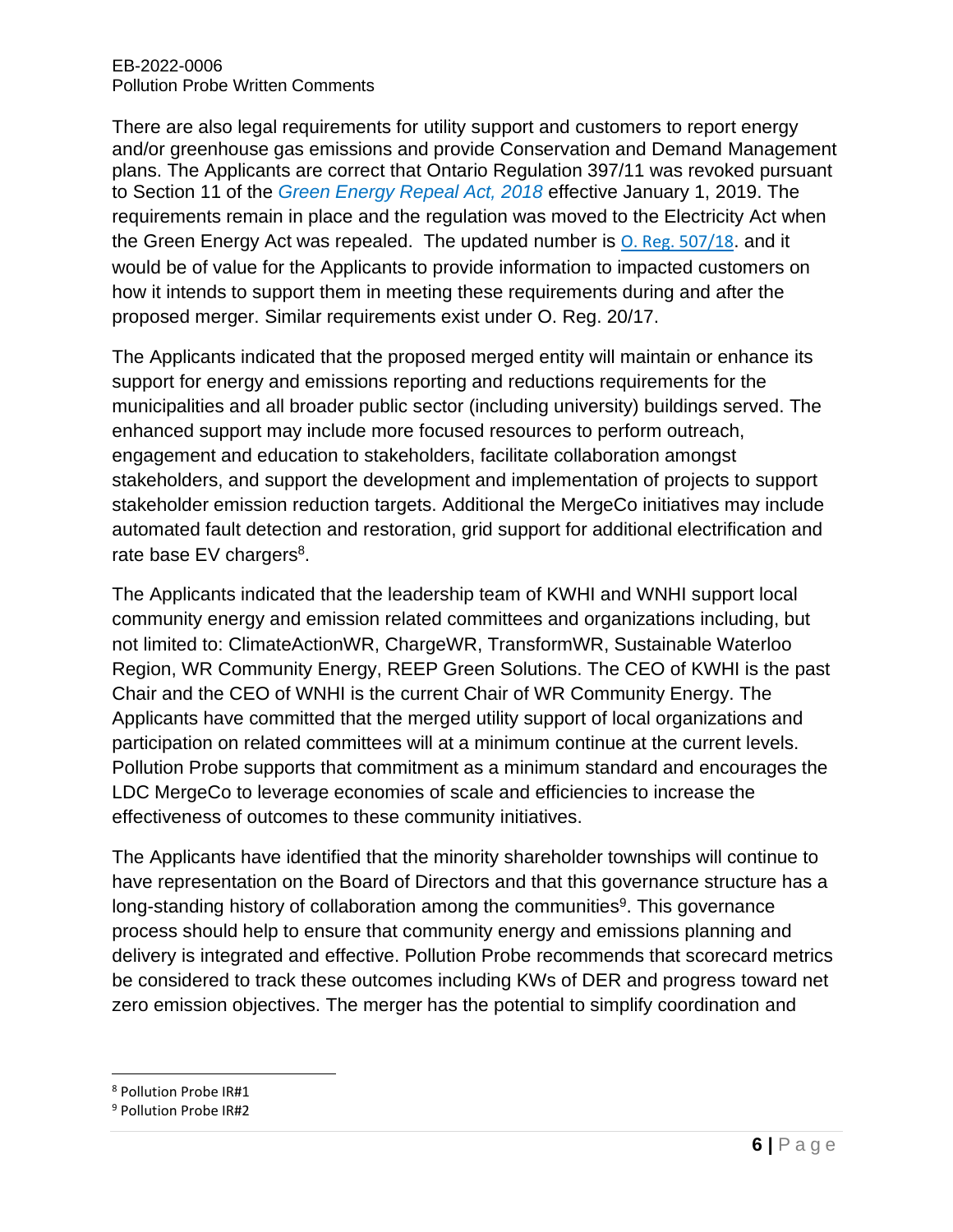increase effective support for integrated community energy and emissions initiatives such as WR Community Energy.

The Applicants also indicated that additional innovation and new technologies that LDC MergeCo may explore include but are not limited to an enhanced user portal that provides greater functionality and support for customers for managing their energy usage and costs, electrification technologies including electric vehicle charging, energy storage, space and water heating and cooling, and renewable energy generation. A one window approach to information and energy management is a best practice approach. Access to data in a format that can be shared and used also aligns with the Ministry of Energy Green Button initiative supported by the OEB. Pollution Probe supports setting the merger expectation that innovation and enhancements to existing systems, processes and communication channels will be advanced in a tangible manner over the rebasing deferral period and beyond.

The Applicants indicated that they are not currently participating in any distribution rate funded CDM activities. The merger will see a continued evaluation of opportunities to undertake activities including considering CDM in system planning and CDM activities addressing regional needs as outlined in the Conservation and Demand Management Guidelines for Electricity Distributors EB-2021-0106. Pollution Probe encourages the Applicants to include resources and coordination to ensure that their customers have access to best practice CDM information and programs. IESO has a wide range of programs that could be promoted to customer and work could be done with area municipalities to update processes to better integrate energy considerations into the review and approval process for development applications<sup>10</sup>. During a merger process redesign is an essential time to ensure that these objectives are integrated into the new processes and metrics.

The Applicants indicate that at present, the proposed merged entity does not have a net-zero emission commitment as technology for certain aspects of their business is still not reliable<sup>11</sup>. This has not been a barrier for best practice utilities and the municipalities that they serve since net zero emission goals are future oriented with many net zero targets as far out as 2050 and some as early as 2030. Some organizations already have pathways to reach net zero goals using today's available technology and more pathways open up every year. Technology, cost-effectiveness and consumer adoption is advancing quickly and setting a clear net zero commitment early in the merger will

 $10$  One example for Waterloo Region is the Community Energy Investment Strategy [https://wrcommunityenergy.ca/wp-content/uploads/2020/01/Community-Energy-Investment-](https://wrcommunityenergy.ca/wp-content/uploads/2020/01/Community-Energy-Investment-Strategy.pdf)[Strategy.pdf](https://wrcommunityenergy.ca/wp-content/uploads/2020/01/Community-Energy-Investment-Strategy.pdf)

<sup>&</sup>lt;sup>11</sup> Pollution Probe IR#7